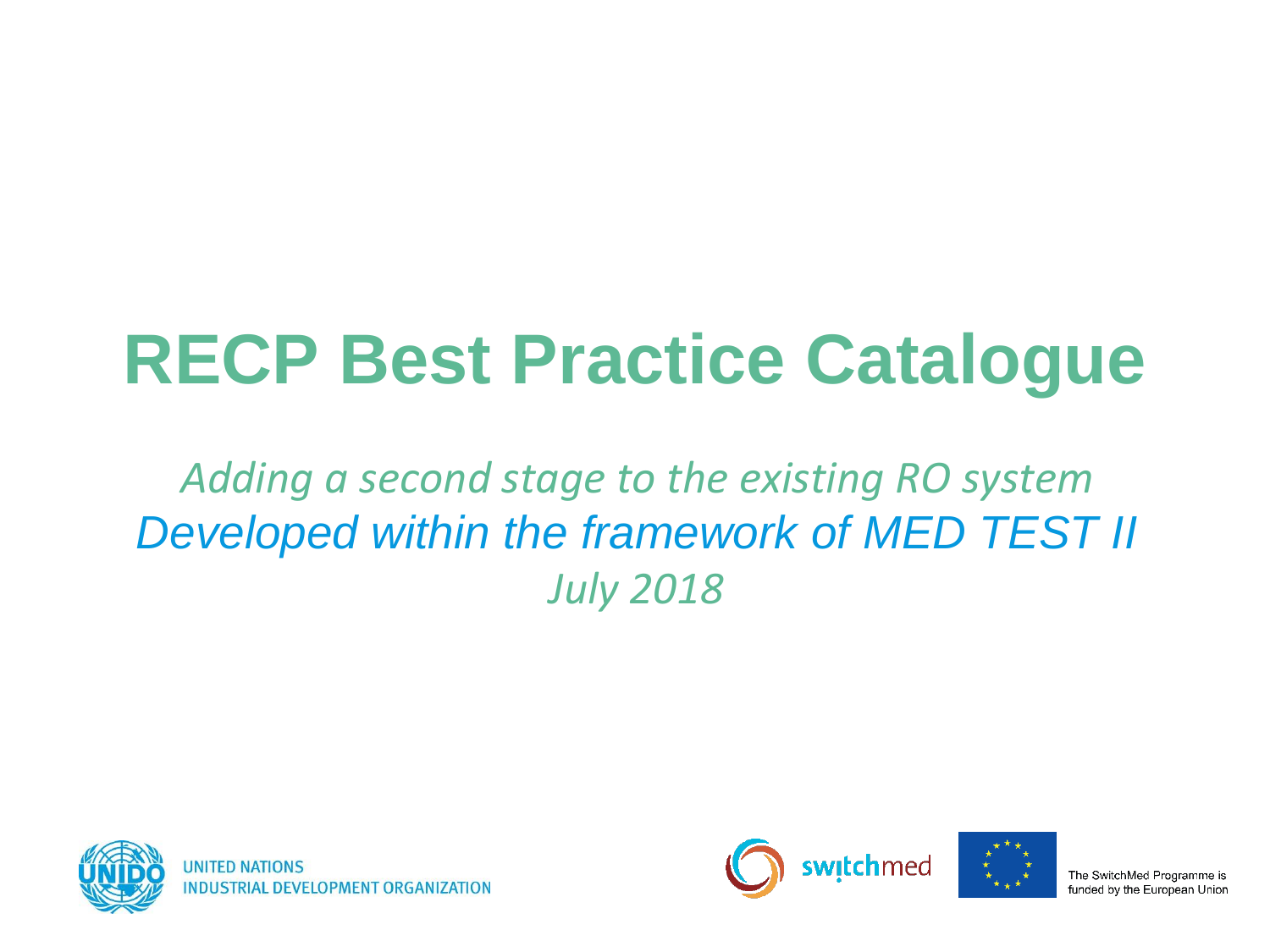| <b>SECTOR:</b>  | Food & Beverage                            |
|-----------------|--------------------------------------------|
| SUBSECTOR:      | Bakery and farinaceous products            |
| <b>PRODUCTS</b> | Bread, cakes, kaak, pastries, potato chips |
| <b>CATEGORY</b> | Process control or modification            |
| APPLICABILITY   | Utilities                                  |

| <b>COMPANY NAME</b> | <b>NOT DISCLOSED</b> |
|---------------------|----------------------|
| <b>COMPANY SIZE</b> | <b>SME</b>           |







TEST Training kit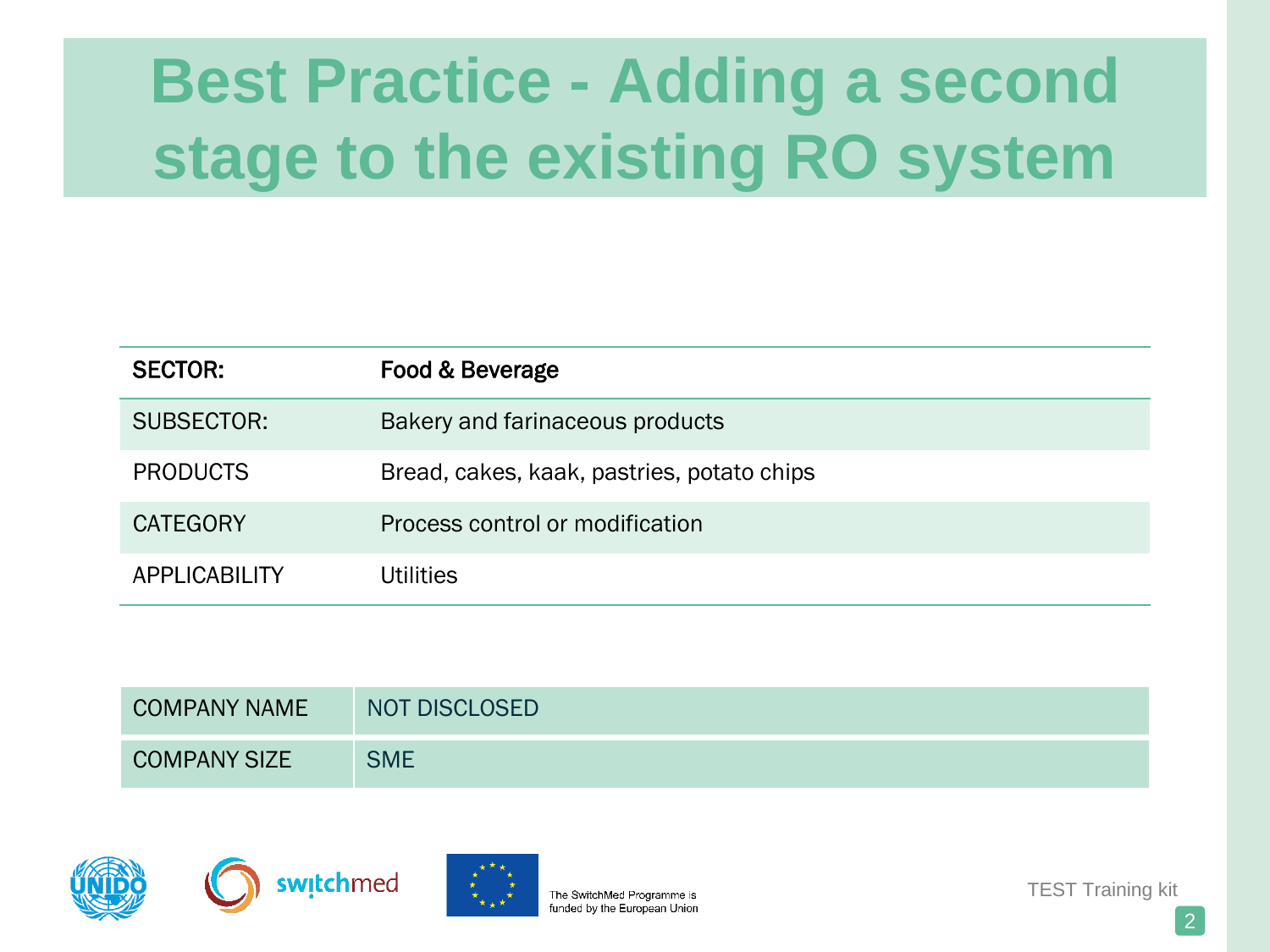| Description of the<br>problem<br>(Base scenario): | The raw water available to the plant has high hardness which is not suitable for<br>production, a Reverse Osmosis (RO) system is used to obtain treated water (permeate).<br>This system is a single stage type (See fig 1 below), the reject water (fraction of the<br>water with high salinity that exits the RO) does not undergo a further stage of<br>treatment. The output from the system consists of 75% permeate and 25% reject water<br>which is wasted to drain. Reject water amounted to 20% of overall water use in this<br>plant. |
|---------------------------------------------------|-------------------------------------------------------------------------------------------------------------------------------------------------------------------------------------------------------------------------------------------------------------------------------------------------------------------------------------------------------------------------------------------------------------------------------------------------------------------------------------------------------------------------------------------------|
| Description of the<br>solution                    | The proposal was to add a second stage to the existing RO system where the reject<br>water is the input to the second stage (see fig. 2 below). More than half of the reject<br>water could be recovered as permeate thus saving large quantities of water. Of course<br>there will be more electricity consumption and maintenance costs but the net result is<br>a benefit in both financial and environmental terms.                                                                                                                         |



TEST Training kit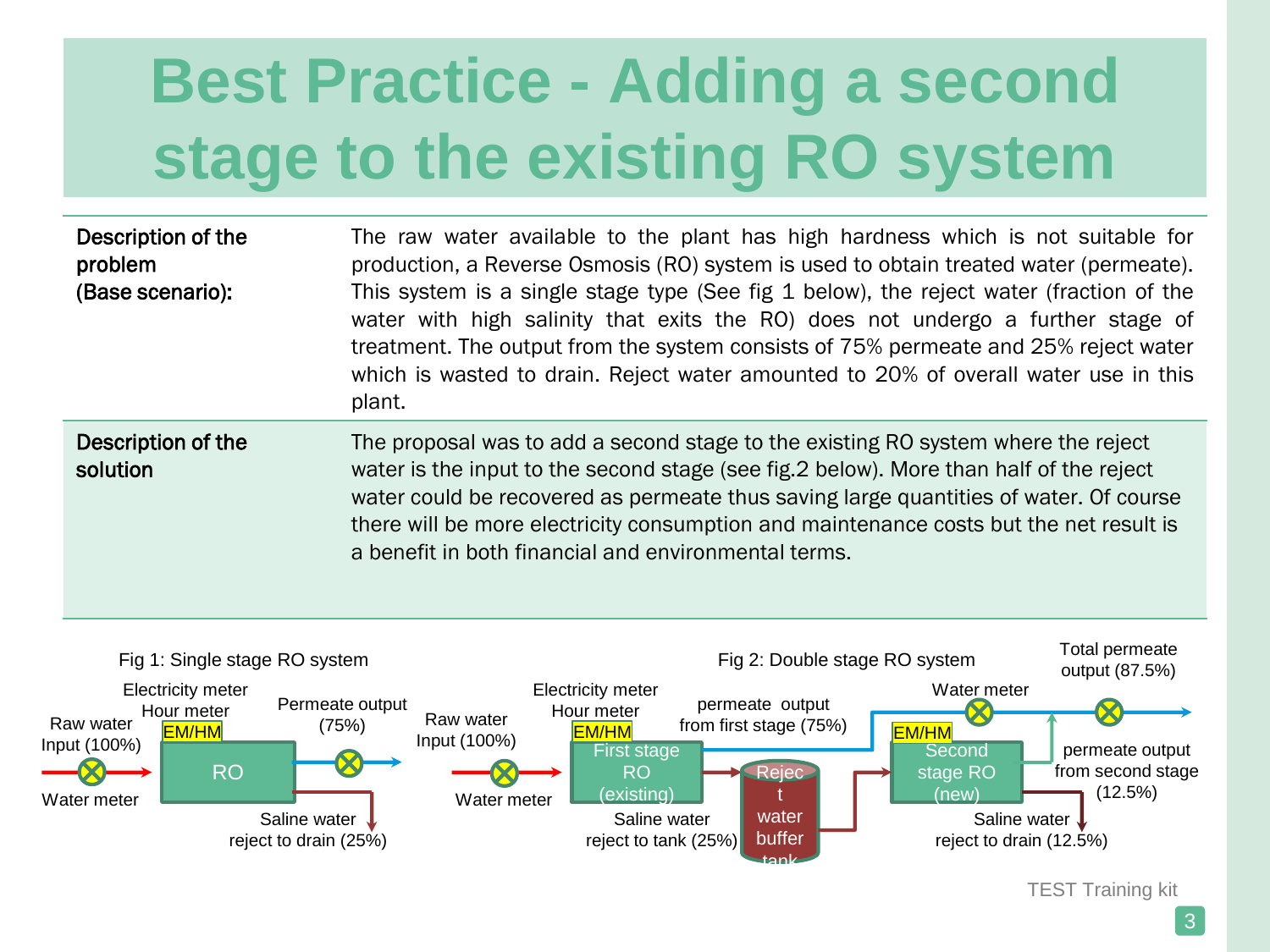| <b>Economic Benefits</b>                                                     | Base case RO water reject: 18,000 m <sup>3</sup> /yr<br>Market price of water: 2.5 EUR/m <sup>3</sup><br>Base case water reject cost at market prices: $18,000*2.5 = 45,000$ EUR/year<br>Expected RO water reject after intervention: 9,000 m <sup>3</sup> /yr<br>Expected water reject cost at market prices after improvement: $9,000*2.5 = 22,500$ EUR/year<br>Expected savings at market prices from reduced water reject: 22,500 EUR/year<br>Expected increase in electricity consumption after improvement: 12,500 Kwhre/year<br>Electricity cost at plant: 0.14 EUR/Kwhre<br>Expected maintenance cost of second stage RO unit: 1,250 EUR/year<br>Expected increase in electricity and maintenance costs: $12,500*0.14 + 1,250 = 3,000$<br>EUR/year<br>Expected Net savings for improvement: $22,500 - 3,000 = 19,500$ EUR/year |
|------------------------------------------------------------------------------|----------------------------------------------------------------------------------------------------------------------------------------------------------------------------------------------------------------------------------------------------------------------------------------------------------------------------------------------------------------------------------------------------------------------------------------------------------------------------------------------------------------------------------------------------------------------------------------------------------------------------------------------------------------------------------------------------------------------------------------------------------------------------------------------------------------------------------------|
| Environmental<br><b>Benefits</b><br><b>Environmental</b><br>negative impacts | Expected water savings: $9,000 \text{ m}^3/\text{yr}$ (50% reduction in reject water)<br>Reject water from RO will drop to around 11% of overall plant water consumption instead of<br>the base case 20%.<br>Specific $CO2$ emissions electricity grid: 1 kgCO <sub>2</sub> /Kwhre<br>$CO2$ emissions due to increased electricity use: $12,500*1 = 12,500$ kgCO <sub>2</sub> /year                                                                                                                                                                                                                                                                                                                                                                                                                                                    |
| <b>Other benefits</b><br><b>Health and safety</b><br>impact                  | Reduced load on drainage network<br>Not applicable                                                                                                                                                                                                                                                                                                                                                                                                                                                                                                                                                                                                                                                                                                                                                                                     |

TEST Training kit